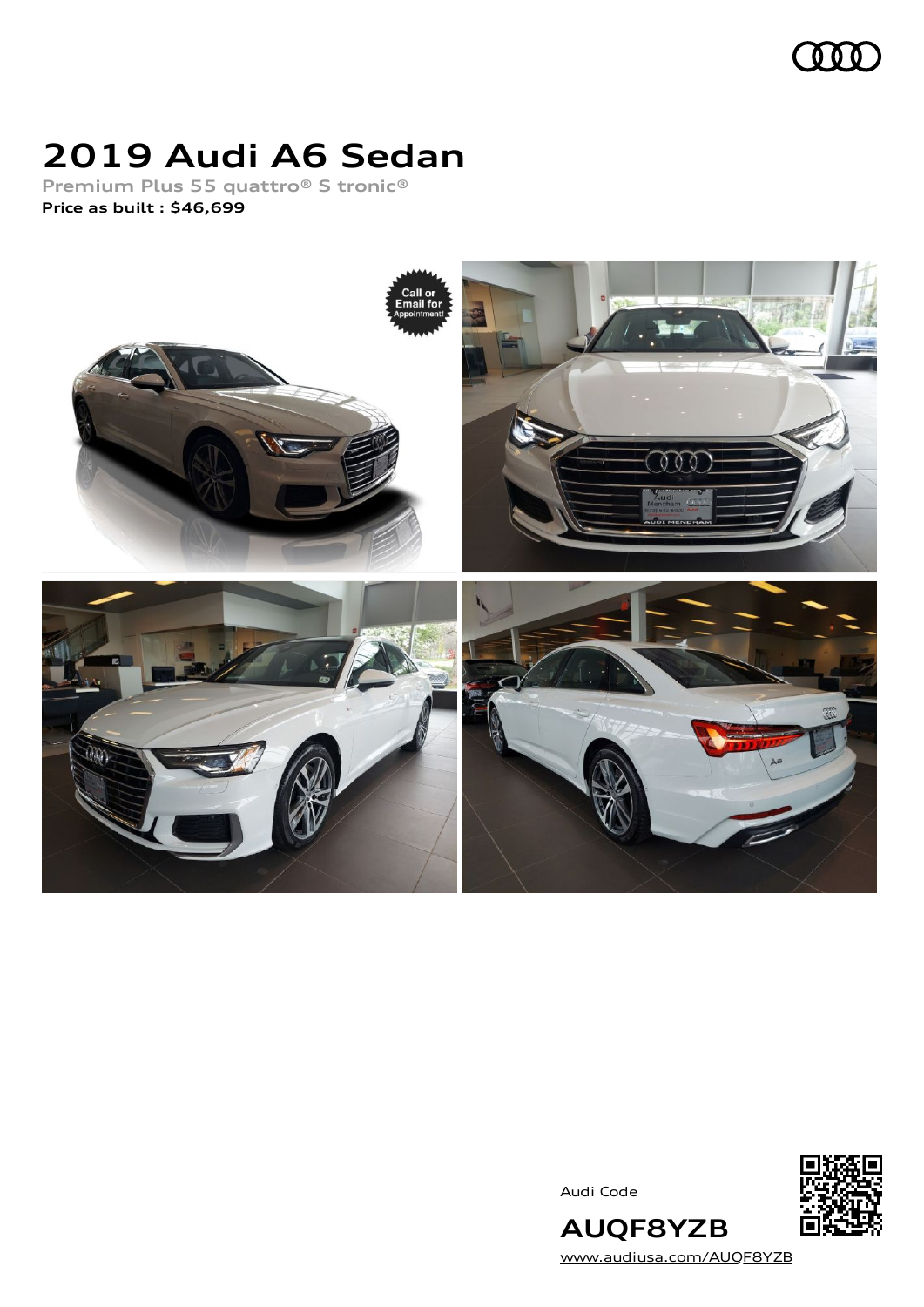## **Summary**

**Audi 2019 Audi A6 Sedan** Premium Plus 55 quattro® S tronic®

**Price as buil[t](#page-8-0)** \$46,699

### **Exterior colour**

Glacier White metallic

#### **Interior colour**

| Seats     | Black with Rock Gray cross stitching |
|-----------|--------------------------------------|
| Dashboard | Black                                |
| Carpet    | Black                                |
| Headliner | Lunar Silver                         |



| Engine type                  | 3.0-liter six-cylinder                        |
|------------------------------|-----------------------------------------------|
| stroke                       | Displacement/Bore and 2,995/84.5 x 89.0 cc/mm |
| Torque                       | 369 lb-ft@rpm                                 |
| Top track speed              | 130 mph mph                                   |
| Acceleration (0 - 60<br>mph) | 5.1 seconds seconds                           |
| Recommended fuel             | Premium                                       |



#### **Further Information**

| N٥           |
|--------------|
|              |
| 28,268 miles |
| Used car     |
|              |

#### **Audi Code** AUQF8YZB

**Your configuration on www.audiusa.com** [www.audiusa.com/AUQF8YZB](https://www.audiusa.com/AUQF8YZB)

**Commission number** 42b85a9d0a0e09b138e0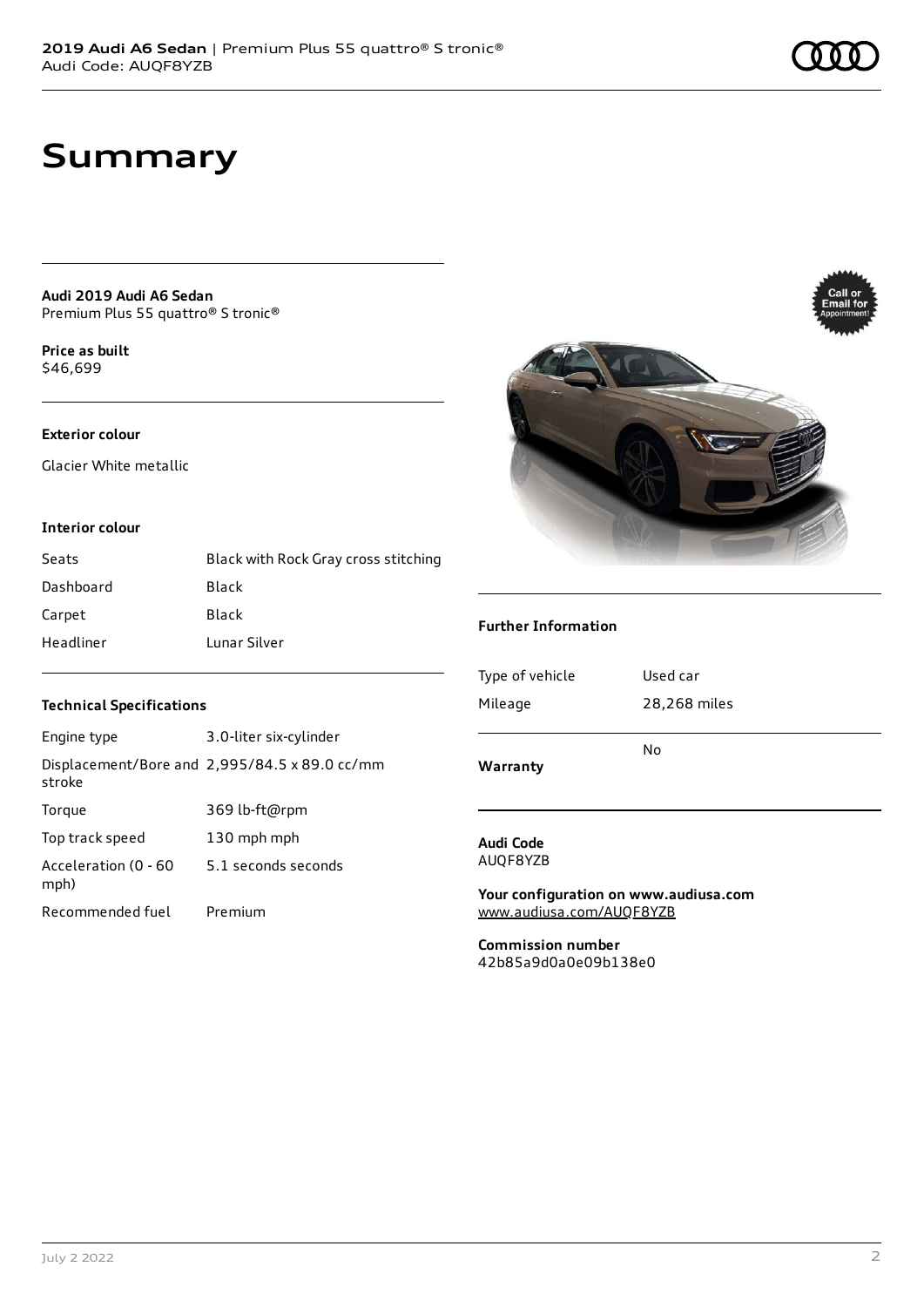

# **Standard features**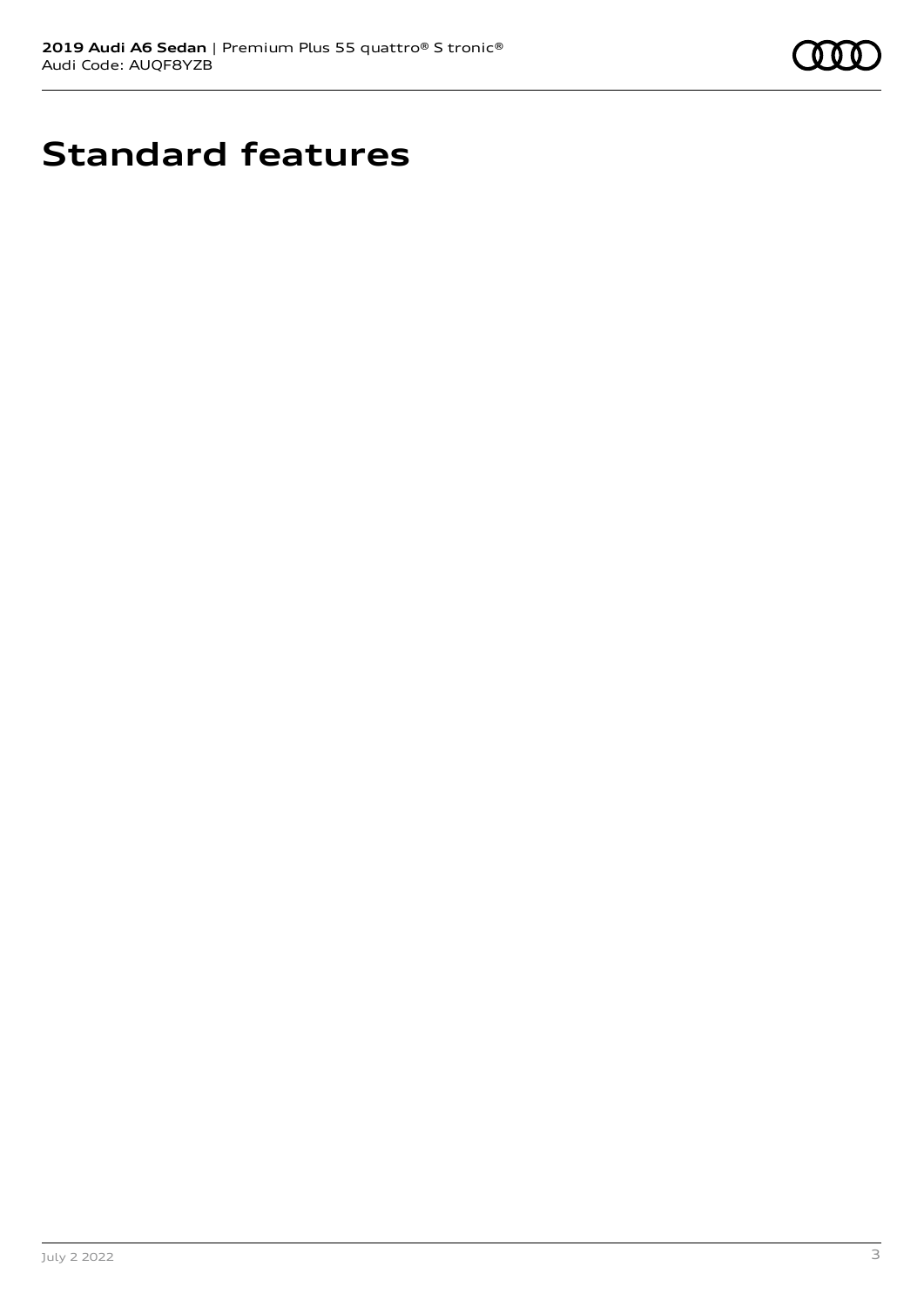# **Dealer remarks**

Audi Bridgewater & Audi Mendham are offering this 2019 Audi A6 in Glacier White Metallic. This fully reconditioned A6 comes with the following features;

quattro Black Leather.

Priced below KBB Fair Purchase Price!

CARFAX One-Owner.

quattro

At Audi Bridgewater & Audi Mendham we want to make it as easy as possible to get your next vehicle. AudiBridgewater.com 908-800-9000 AudiMendham.com 973-543-6000.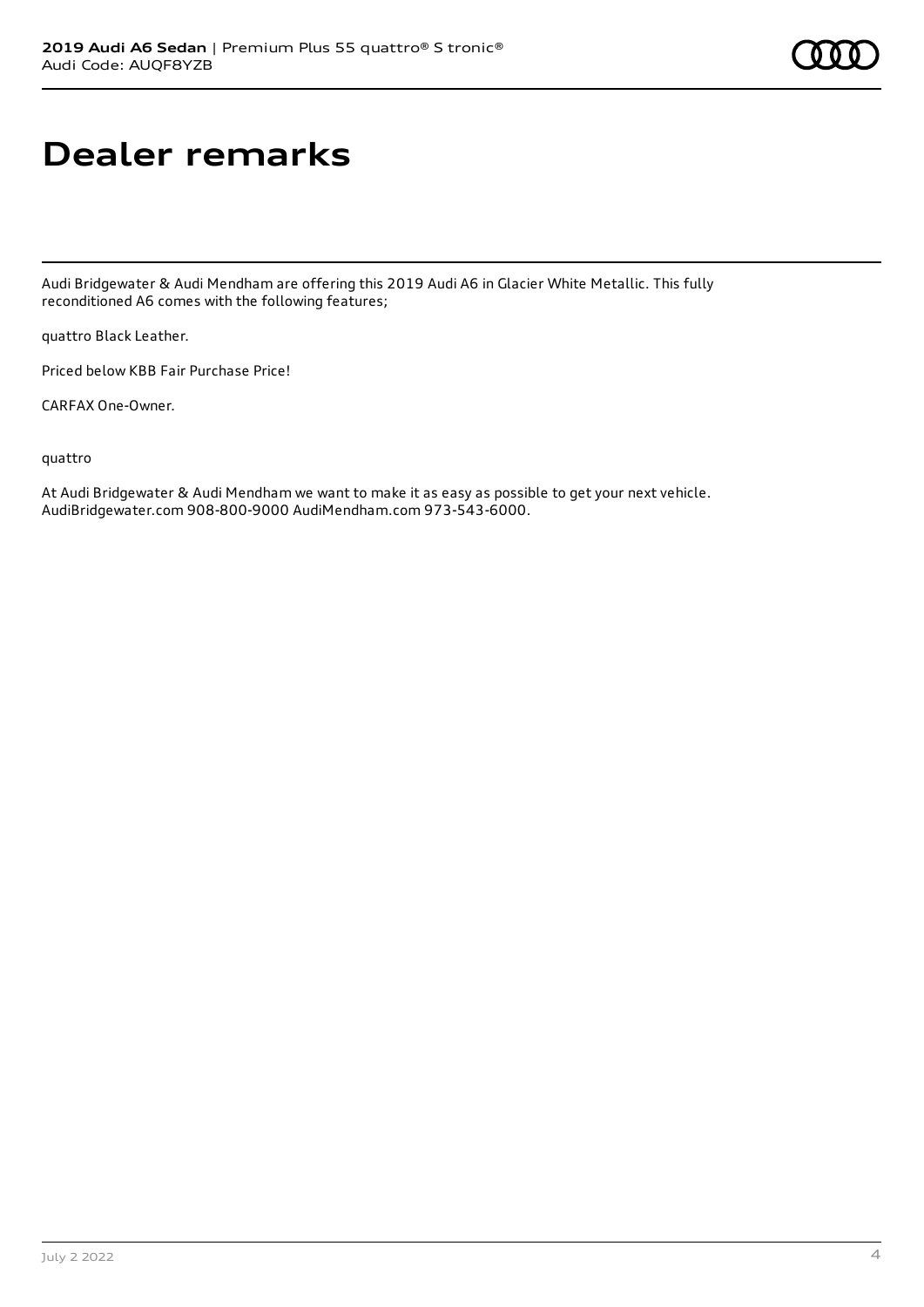# **Technical Specifications**

### **(1/2)**

| <b>Engineering   Performance</b> |                                                                                                                                    | Suspension                    |                                                                                           |
|----------------------------------|------------------------------------------------------------------------------------------------------------------------------------|-------------------------------|-------------------------------------------------------------------------------------------|
| Engine type                      | 3.0-liter six-cylinder                                                                                                             | Front axle                    | Five-link front independent steel                                                         |
| Acceleration (0 - 60<br>mph)     | 5.1 seconds seconds                                                                                                                | Rear axle                     | spring suspension<br>Five-link rear independent steel                                     |
| Power Level<br>Engine block      | 55<br>Aluminum-alloy                                                                                                               | Optional                      | spring suspension<br>Adaptive damping suspension                                          |
| Cylinder head                    | Induction/fuel injection Twin-scroll turbocharged/TFSI®<br>Aluminum-alloy                                                          | <b>Brake system</b>           |                                                                                           |
| Max. output ps/hp                | 335 @ rpm<br>Displacement/Bore and 2,995/84.5 x 89.0 cc/mm                                                                         | Front brakes<br>Rear brakes   | 13.3 (ventilated disc) in<br>13.0 (ventilated disc) in                                    |
| stroke<br>Top track speed        | 130 mph mph                                                                                                                        | Parking brake                 | Electromechanical                                                                         |
| Torque<br>Valvetrain             | 369 lb-ft@rpm<br>24-valve DOHC with Audi valvelift<br>system and variable valve timing                                             | <b>Body</b>                   |                                                                                           |
|                                  |                                                                                                                                    | Material                      | Multi-material body construction<br>(steel and aluminum composition)                      |
| <b>Electrical system</b>         |                                                                                                                                    | Corrosion protection          | Multistep anti-corrosion protection                                                       |
| Hybrid system battery            | 48 Volt/9.6Ah lithium-ion battery                                                                                                  | <b>Warranty   Maintenance</b> |                                                                                           |
| <b>Driveline</b>                 |                                                                                                                                    | Warranty                      | 4-year/50,000-mile new vehicle<br>limited warranty                                        |
| Transmission                     | Seven-speed S tronic® dual-clutch<br>automatic transmission with<br>quattro <sup>®</sup> all-wheel-drive with<br>ultra® technology | Maintenance                   | 12-month/10,000-mile (whichever<br>occurs first) NO CHARGE first<br>scheduled maintenance |
| <b>Steering</b>                  |                                                                                                                                    |                               |                                                                                           |
| Steering type                    | Electromechanical progressive<br>steering system                                                                                   |                               |                                                                                           |

Turning diameter, curb-36.4 ft

to-curb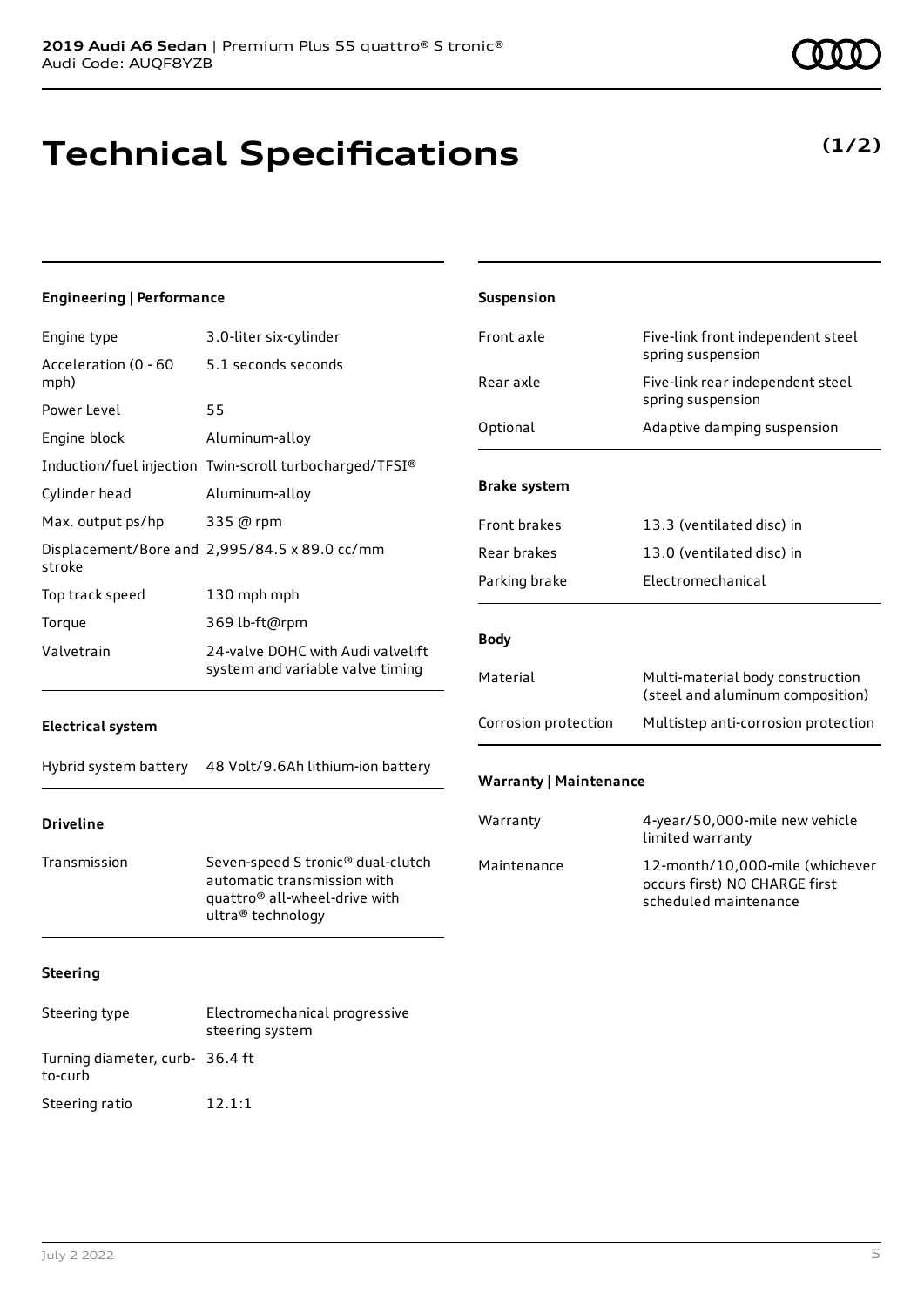### **Technical Specifications**

### **Exterior Measurements**

| Height                           | 57.4 in   |
|----------------------------------|-----------|
| Overall width without<br>mirrors | 74.3 in   |
| Length                           | 194.4 in  |
| Wheelbase                        | 115.1 in  |
| Drag coefficient                 | $0.29$ Cw |
| Overall width with<br>mirrors    | $83.1$ in |
| Track rear                       | 63.7 in   |
| <b>Track front</b>               | 64.2 in   |
| Curb weight                      | 4,266 lb  |

#### **Interior measurements**

| Seating capacity                          | 5                    |
|-------------------------------------------|----------------------|
|                                           |                      |
| Shoulder room, rear                       | 56.5 in              |
| Head room with front<br>sunroof           | 38.0 in              |
| Leg room, rear                            | 37.4 in              |
| Shoulder room, front                      | 57.8 in              |
| Head room with rear<br>sunroof            | 38.1 in              |
| Leg room, front                           | 41.3 in              |
| Cargo volume, rear<br>seatbacks up/folded | 13.7/NA cu ft, cu ft |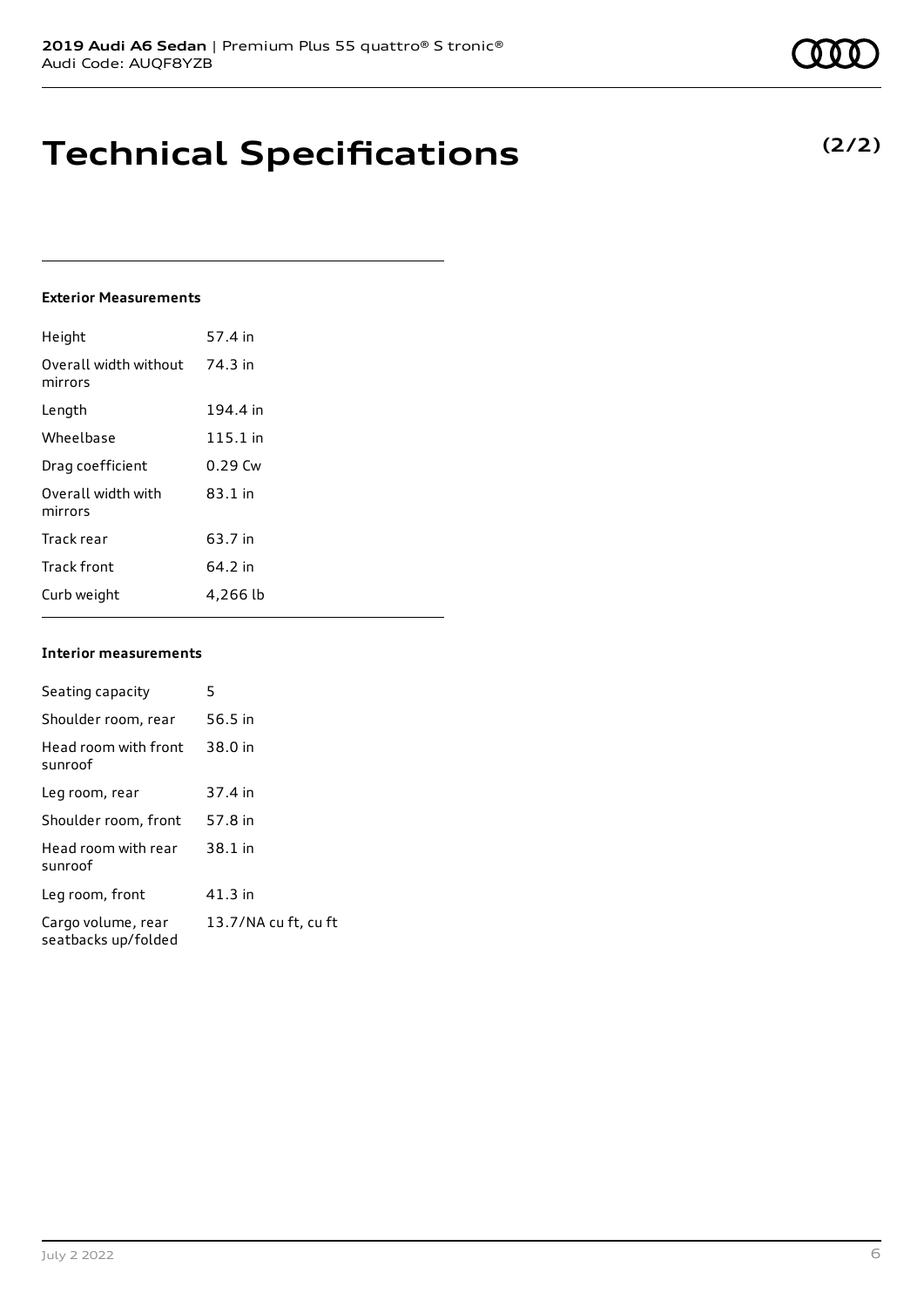### **Consumption- and emission**

**Consumption by NEDC**

combined 25 mpg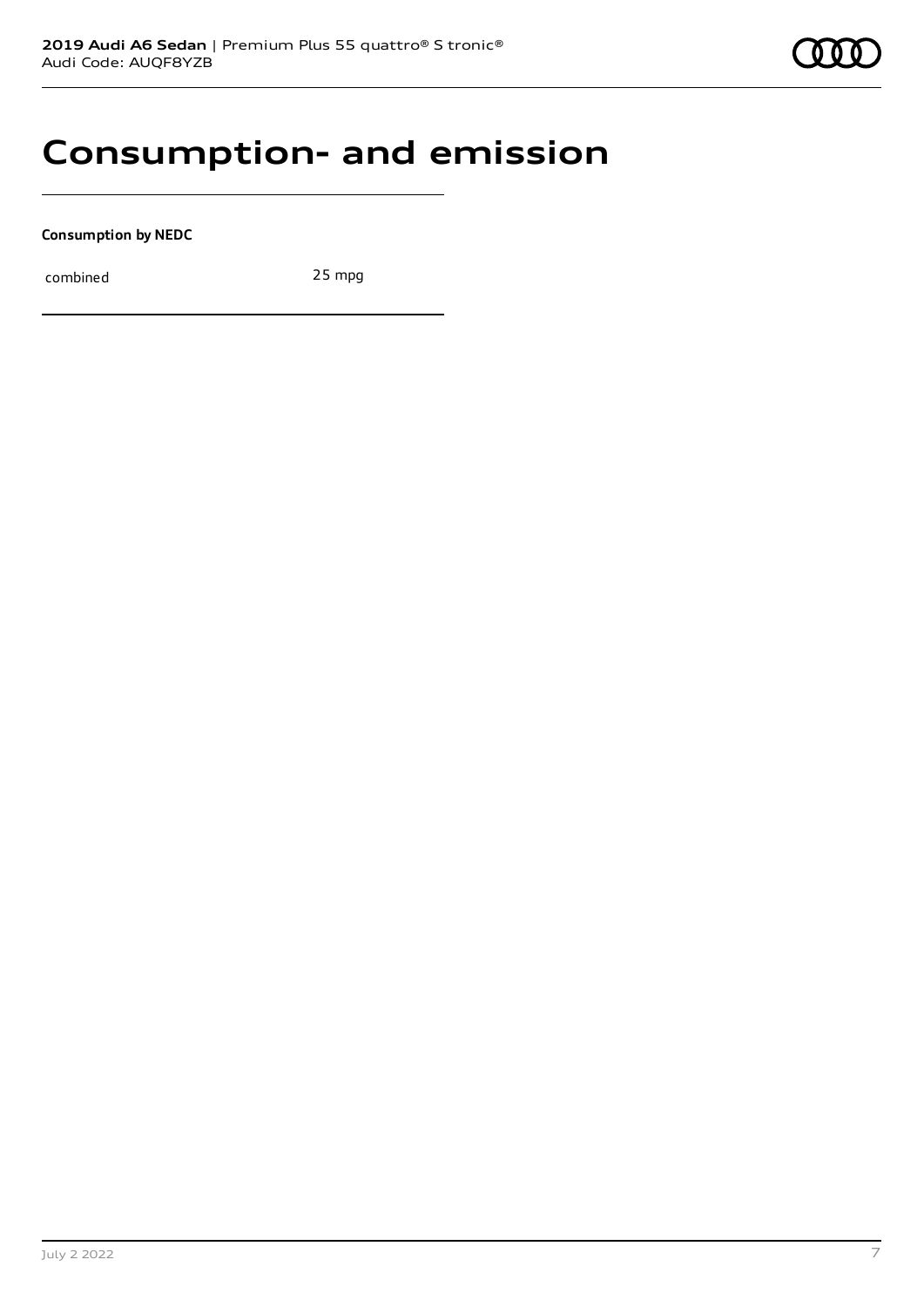## **Contact**

Dealer **Audi of Mendham**

26 E Main St 07945 Mendham NJ

Phone: 9735436000 FAX: 9735438459

www: [https://www.mendhamaudinj.com](https://www.mendhamaudinj.com/)